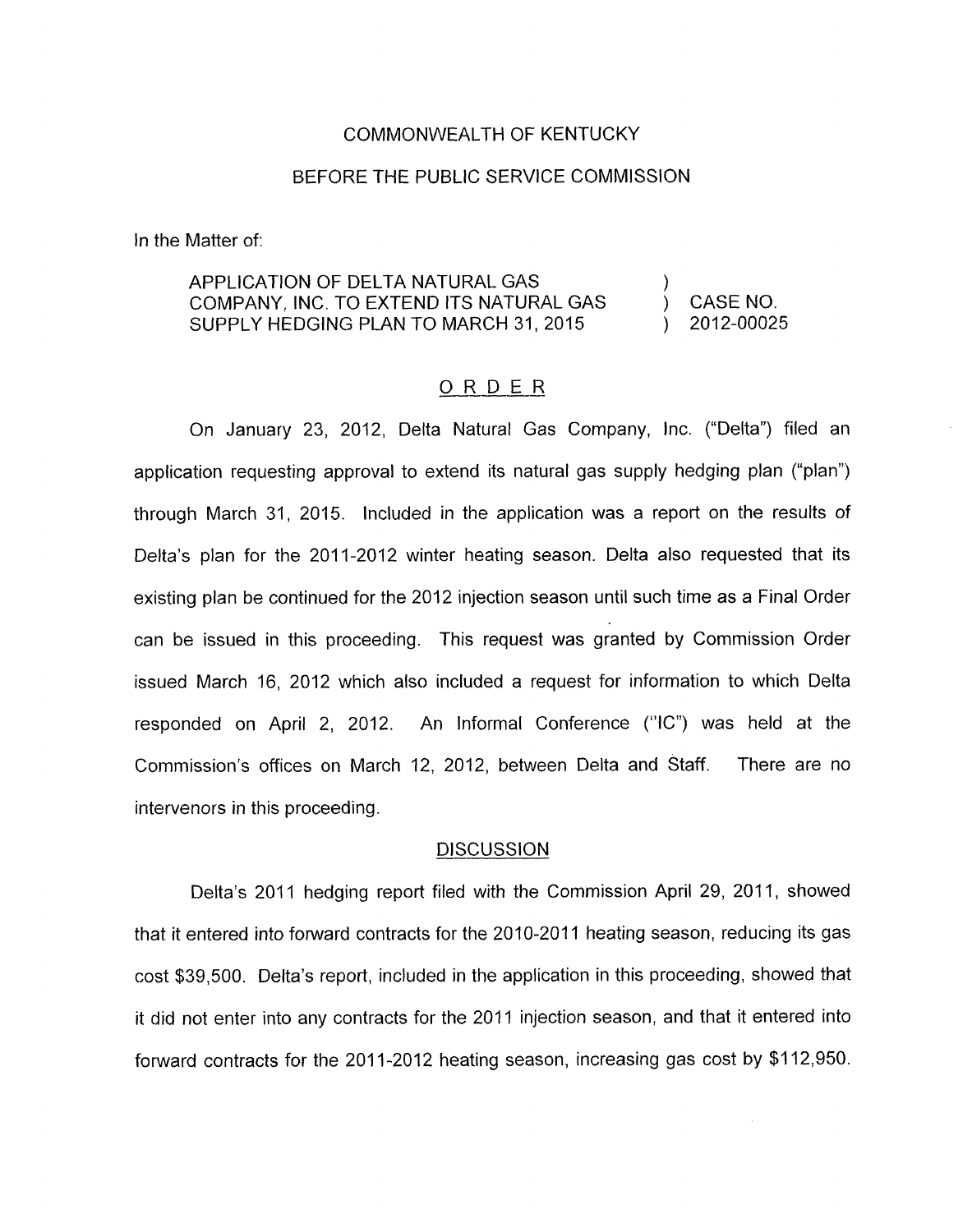Delta explained in its April 2, 2012 response that it considers locking in forward pricing for storage injections when it deems that it is positive for its customers. Coming out of the 2010-2011 winter heating season, a winter that was colder than normal, NYMEX futures were trading in the \$3.75 to \$4.25 range for the 2011 injection season with projections of decreasing prices throughout the remainder of the season. Because of a risk that actual prices would decrease below the prices available in the forward contracts, Delta did not enter any forward contracts for the 2011 injection season.

During the March 12, 2012 IC and in its response to the request for information, Delta provided explanations concerning its existing plan, how it is implemented, and why continuing to have the ability to hedge natural gas prices is important. Delta believes the current relatively low gas prices and reduced volatility are due to a warmer than normal winter and a weak economy, with a corresponding decrease in demand. Greater availability of shale gas production is also contributing to lower prices and less volatility. Production cutbacks, an improving economy, and increasing use of natural gas to generate electricity could very well lead to higher prices and volatility in the future, according to Delta, with market indicators predicting higher prices in the months and years to come. Because of this, Delta believes its plan will continue to be a desirable tool in planning its gas supply mix.

The Commission has viewed limited price hedging programs favorably since it initially encouraged the Commonwealth's major gas distribution companies to consider such plans in Administrative Case No. 384.<sup>1</sup> In that case the Commission stated:

<sup>&#</sup>x27; Administrative Case No. 384, An Investigation of Increasing Wholesale Natural Gas Prices and the impacts of Such Increases on the Retail Customers Served by Kentucky's Jurisdictional Natural Gas Companies (Ky. PSC July 17, 2001).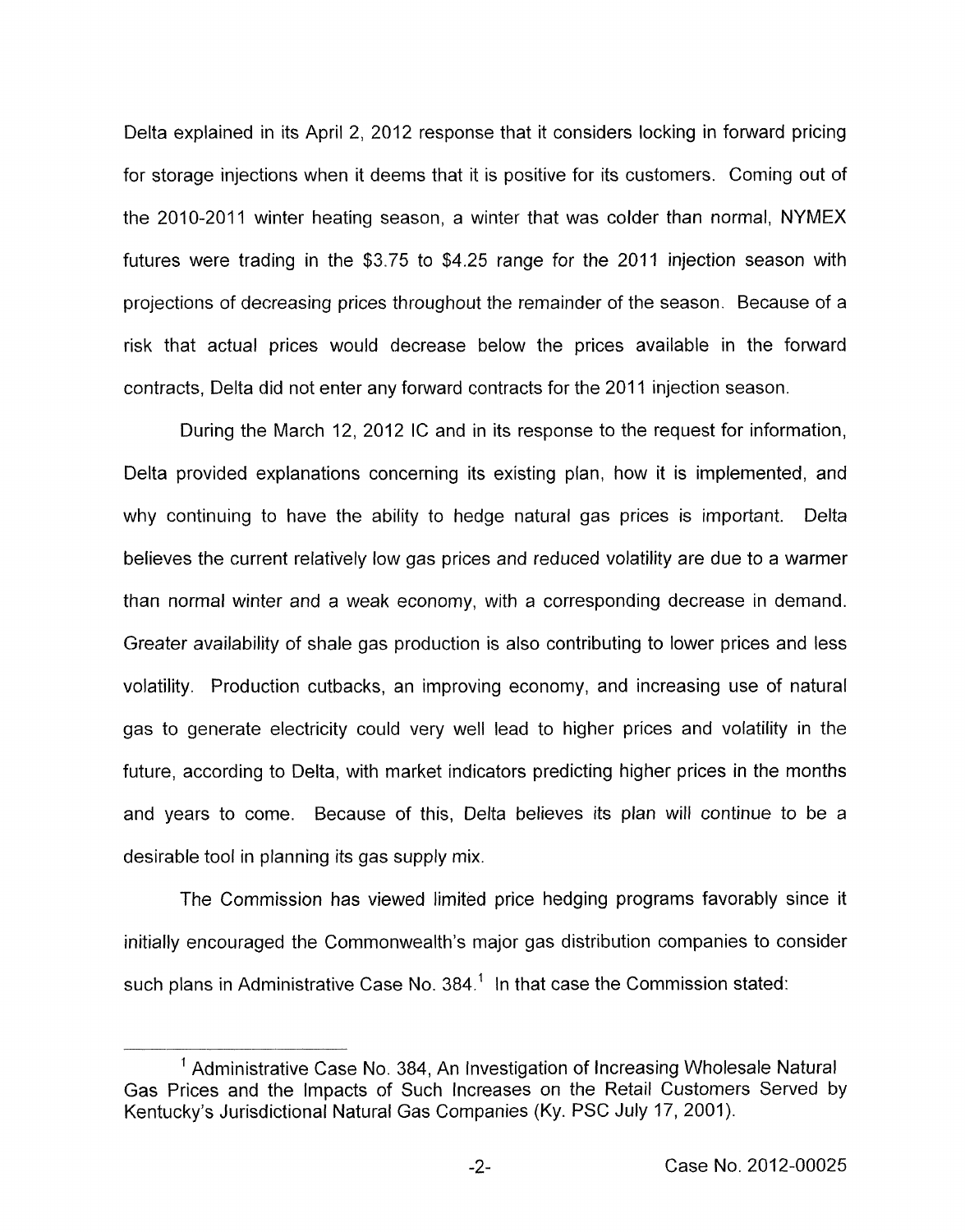In view of the fluctuation in wholesale natural gas prices over the past year, the Commission encourages the LDCs to consider limited hedging strategies as a means of mitigating some portion of the price risks to which consumers are subjected.<sup>2</sup>

In its initial request for approval of a price hedging plan, Delta's stated goal was to keep rates as low as possible while endeavoring to stabilize rates. As the forward contract into which it entered for the 2010-2011 heating season shows, hedging sometimes results in lower gas cost; as the report for the 2011-2012 heating season shows, this is not always the case. However, hedging has been and continues to be a tool with which Delta can mitigate price spikes, as well as price risks, for its customers. As such, forward contracts offer Delta an additional option in its portfolio of natural gas purchases which, along with its company-owned storage capacity, offer it the opportunity to better manage its gas purchasing function to the benefit of its customers. Accordingly, the Commission finds that Delta's natural gas hedging plan should be extended through March 31, 2015.

# FINDINGS AND ORDERS

Based on the evidence of record and being otherwise sufficiently advised, the Commission finds that:

1. Delta's request to extend its natural gas hedging plan through March 31, 2015 is reasonable and should be approved.

2. Delta should continue to report to the Commission in its regular quarterly Gas Cost Adjustment filings any forward contracts it has executed, stating the price, volume, delivery date, and counter party contained in the contract.

 $2$  <u>Id.</u> at 8.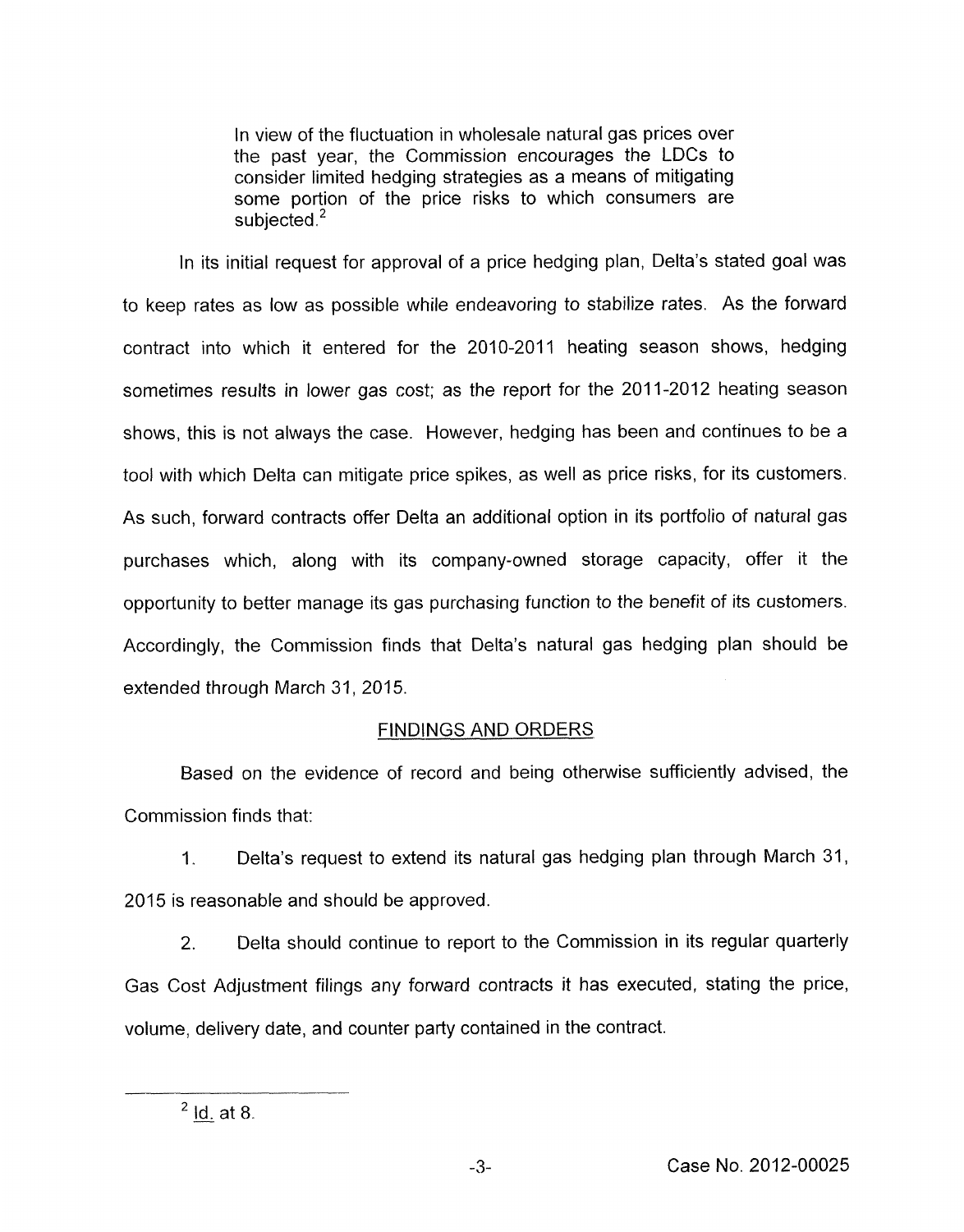3. Delta should continue to file reports with the Commission no later than May 15, after each winter heating season, through March 2015, detailing the effect of any forward contracts that Delta entered into for the approved period and analyzing their impact on the price of gas to its customers.

**4.** To continue its plan beyond March 31 , 201 5, Delta should file a request to do so at least 45 days before March 31, 2015, and provide the information contained in paragraph 3 above to the extent that it is available at the time of the filing.

IT IS THEREFORE ORDERED that:

1. Delta's natural gas hedging plan is extended through March 31, 2015.

2. Delta shall comply with the requirements contained in finding paragraph numbers 2, 3, and 4 as if the same were individually so ordered.

3. Any documents filed in the future pursuant to finding paragraph 3 shall reference this case number and shall be retained in the utility's general correspondence file.

By the Commission



**ATTE** Executive **Directo**